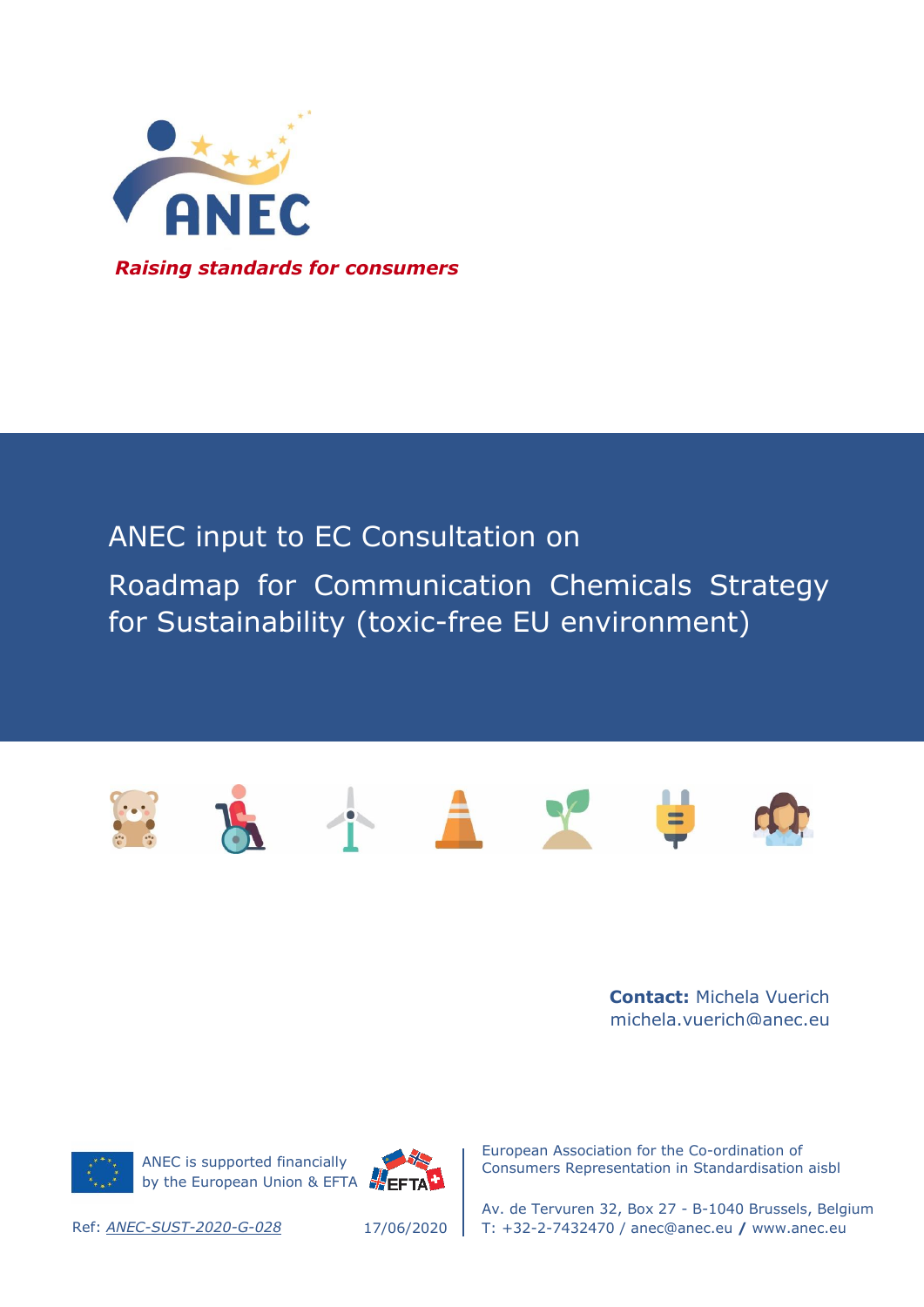

## **A LONG OVERDUE INITIATIVE**

ANEC is dismayed the European Commission (EC) has not delivered the European strategy for a non-toxic environment which was foreseen in the  $7<sup>th</sup>$  Environmental Action Programme by 2018. Not only has the strategy not been delivered, but we are still not aware of tangible preparatory work. Given this, we are disappointed, but not surprised, the roadmap<sup>1</sup> contains mostly broad phrases with little detail.

ANEC has long followed the European legal framework for chemicals in products, finding it wanting in ensuring an appropriate level of safety to consumers or the environment. We therefore wholly disagree with the view that "a comprehensive regulatory framework for chemicals in the EU is already in place". The roadmap recognises the evaluation initiatives which the strategy will build upon identified a number of gaps and weaknesses that the EU chemicals policy needs to tackle to fulfil its objectives. However, a sound assessment of the regulatory shortcomings in the field of products has not yet taken place. For instance, the Fitness Check of the most relevant chemicals legislation (excluding REACH) did not look at the product areas **not** sufficiently covered by existing legislation. Whilst the roadmap indicates the strategy will aim to enable the regulatory framework to reflect scientific evidence on risks posed by hazardous chemicals in products (including imports), it is not apparent this means the development of a dedicated, consistent approach to address chemicals in products beyond REACH. This is a crucial aspect.

Beyond this, two aspects of the roadmap are especially unclear.

The expression "one substance, one assessment", is mentioned with a view to "simplify and strengthening the legal framework". It may be useful to collect data for substances, but this would not be a practical approach for all applications in products and would ignore product specificities. Hence, the outlined approach runs counter to our vision of a meaningful product policy as indicated below. It appears strange to assess one chemical by looking at hundreds or thousands of different applications – from construction products to tattoo inks.

We think it better to group chemicals according to their use and exposure pattern (e.g. to address all products releasing VOCs to the indoor air and so forth).

Secondly, the production of pharmaceuticals should not be under the scope of this strategy as there is already an EU Strategic Approach to Pharmaceuticals in the  $Environment<sup>2</sup>$ , and the pharmaceuticals legislation was excluded from the Fitness Check of most relevant chemicals legislation.

## **PROBLEMS THE INITIATIVE SHOULD TACKLE**

We believe the lack of a consistent approach at EU-level to chemicals in consumer products has led to flaws in current legislation (e.g. Toy Safety Directive, REACH, GPSD). For instance, REACH cannot serve this purpose due to inherent limitations of

<sup>1</sup> <https://bit.ly/2yYtzNV>

<sup>2</sup> (COM(2019) 128 final)